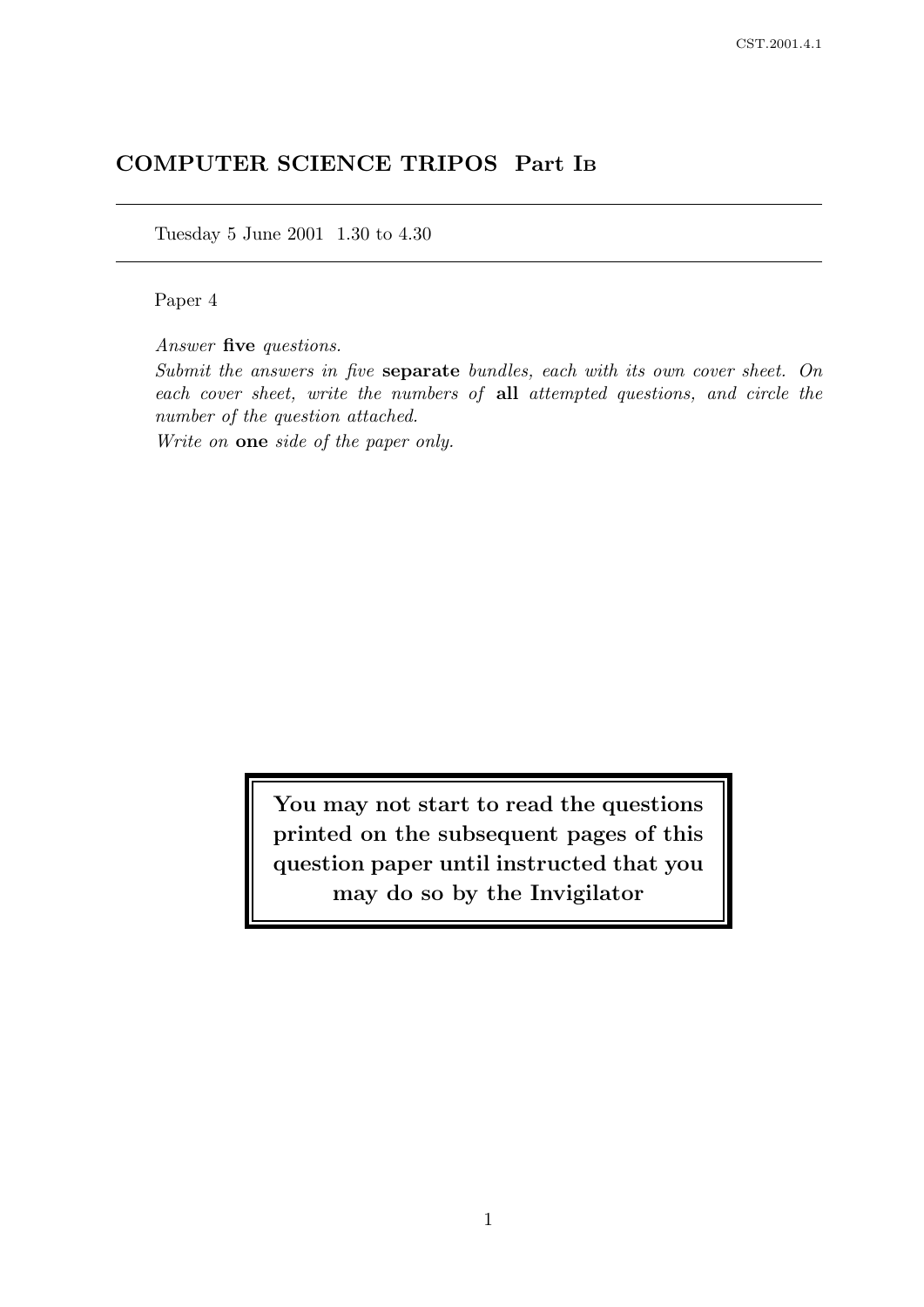#### 1 Continuous Mathematics

The complex form of the Fourier series is:

$$
f(x) = \sum_{k=-\infty}^{+\infty} c_k e^{i2\pi kx}
$$

where  $c_k$  is a complex number and  $c_k = c_{-k}^*$ .

(a) Prove that the complex coefficient,  $c_k$ , encodes the amplitude and phase coefficients,  $A_k$  and  $\phi_k$ , in the alternative form:

$$
f(x) = \sum_{k=0}^{+\infty} A_k \cos(2\pi kx - \phi_k)
$$

[10 marks]

- (b) What is special about the case  $k = 0$ ? [2 marks]
- $(c)$  Explain how the coefficients,  $c_k$ , of the Fourier series of the periodic function,  $f(x)$ :

 $f(x) = f(x+T), \forall x$ 

can be obtained from the Fourier transform,  $F<sub>L</sub>(\nu)$ , of the related function,  $f_L(x)$ :

$$
f_L(x) = \begin{cases} f(x), & -\frac{T}{2} \leq x < \frac{T}{2} \\ 0, & \text{otherwise} \end{cases}
$$

[8 marks]

#### 2 Concurrent Systems

An interprocess communication environment is based on *synchronous* message passing. A server is to be designed to support a moderate number of simultaneous client requests.

Clients send a request message to the server, continue in parallel with server operation, then wait for the server's reply message.

Discuss the design of the server's interaction with the clients. Include any problems you foresee and discuss alternative solutions to them. [20 marks]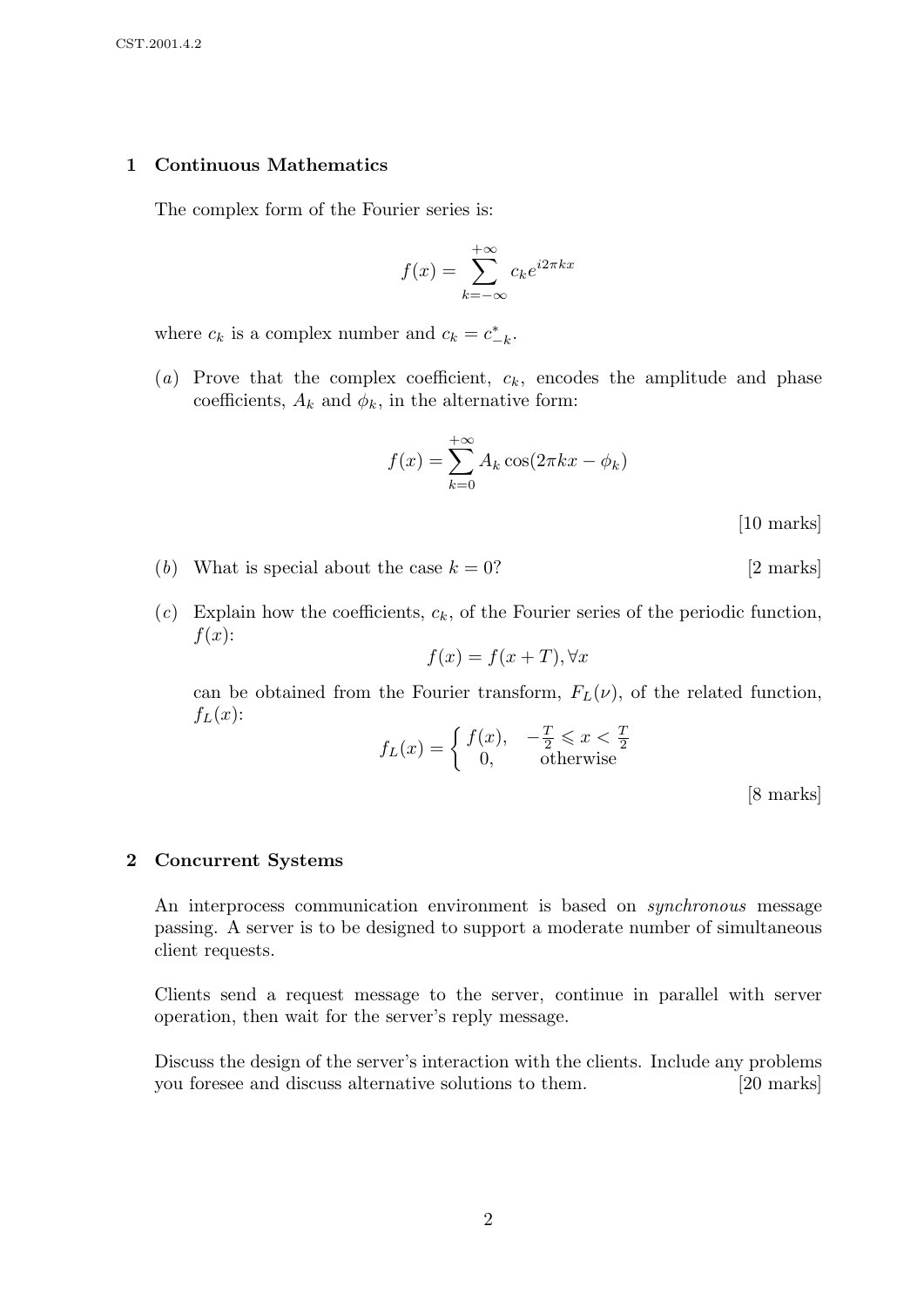### 3 Further Java

- (a) Describe how mutual-exclusion locks provided by the synchronized keyword can be used to control access to shared data structures. In particular you should be clear about the behaviour of concurrent invocations of different synchronized methods on the same object, or of the same synchronized method on different objects. [6 marks]
- (b) Consider the following class definition:

```
class Example implements Runnable {
  public static Object o = new Object();
  int count = 0;
  public void run() {
    while (true) {
      synchronized (o) {
        count ++;
      }
    }
  }
}
```
Show how to start two threads, each executing this run method. [2 marks]

- (c) When this program is executed, only one of the count fields is found to increment, even though threads are scheduled preemptively. Why might this be?  $[2 \text{ marks}]$
- $(d)$  Define a new class FairLock. Each instance should support two methods, lock and unlock, which acquire and release a mutual exclusion lock such that calls to unlock never block the caller, but will allow the longest-waiting blocked thread to acquire the lock. The lock should be recursive, meaning that the thread holding the lock may make multiple calls to lock without blocking. The lock is released only when a matched number of unlock operations have been made.

You may wish to make use of the fact the Thread.currentThread() returns the instance of Thread that is currently executing. [10 marks]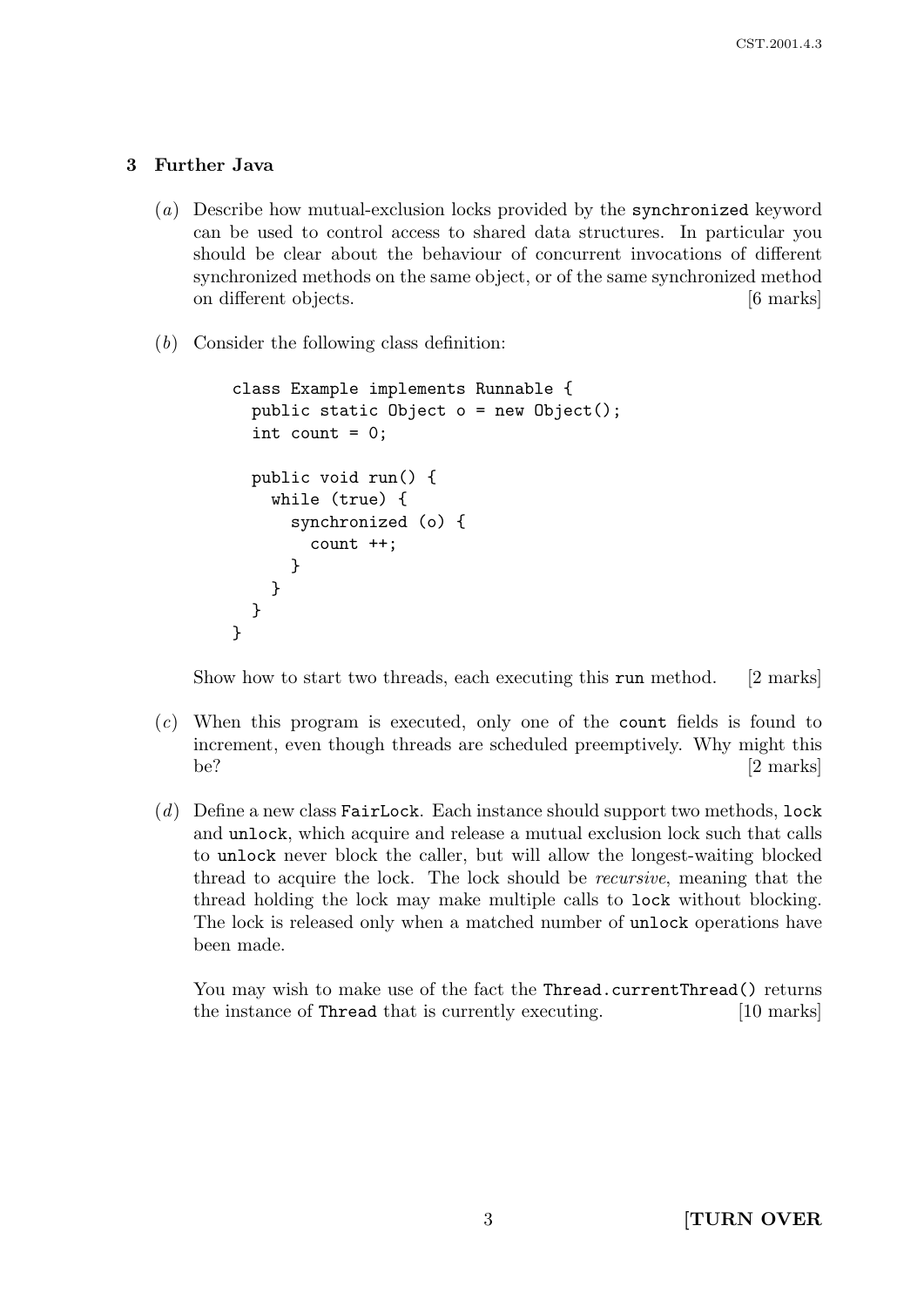#### 4 Compiler Construction

Consider the following grammar giving the concrete syntax of a language:

 $E \rightarrow id$  $C \rightarrow E = E;$  $C \rightarrow \{B\}$  $C \rightarrow C$  repeatwhile E  $C \rightarrow$  if E then C  $C \rightarrow \text{ if } E \text{ then } C \text{ else } C$  $B \rightarrow B C$  $B \rightarrow C$  $S \rightarrow C$  eof

where C repeatwhile E has the same meaning as do C while E in C or Java.

- (a) List the terminals and non-terminals of this grammar and explain the significance of  $S$ . [3 marks]
- (b) Identify any ambiguities in the above grammar and rewrite it to remove them, ensuring that your new grammar generates exactly the same set of strings. [4 marks]
- (c) Specify a suitable abstract syntax, for example by giving a type declaration in a programming language of your choice, which might be used to hold parse trees for this language. [3 marks]
- $(d)$  Give *either* a recursive descent parser *or* a characteristic finite state machine  $(e.g. for SLR(1))$  with associated parser for your grammar. Your parser need not return a parse tree—it suffices for your parser either to accept or to reject the input string. [10 marks]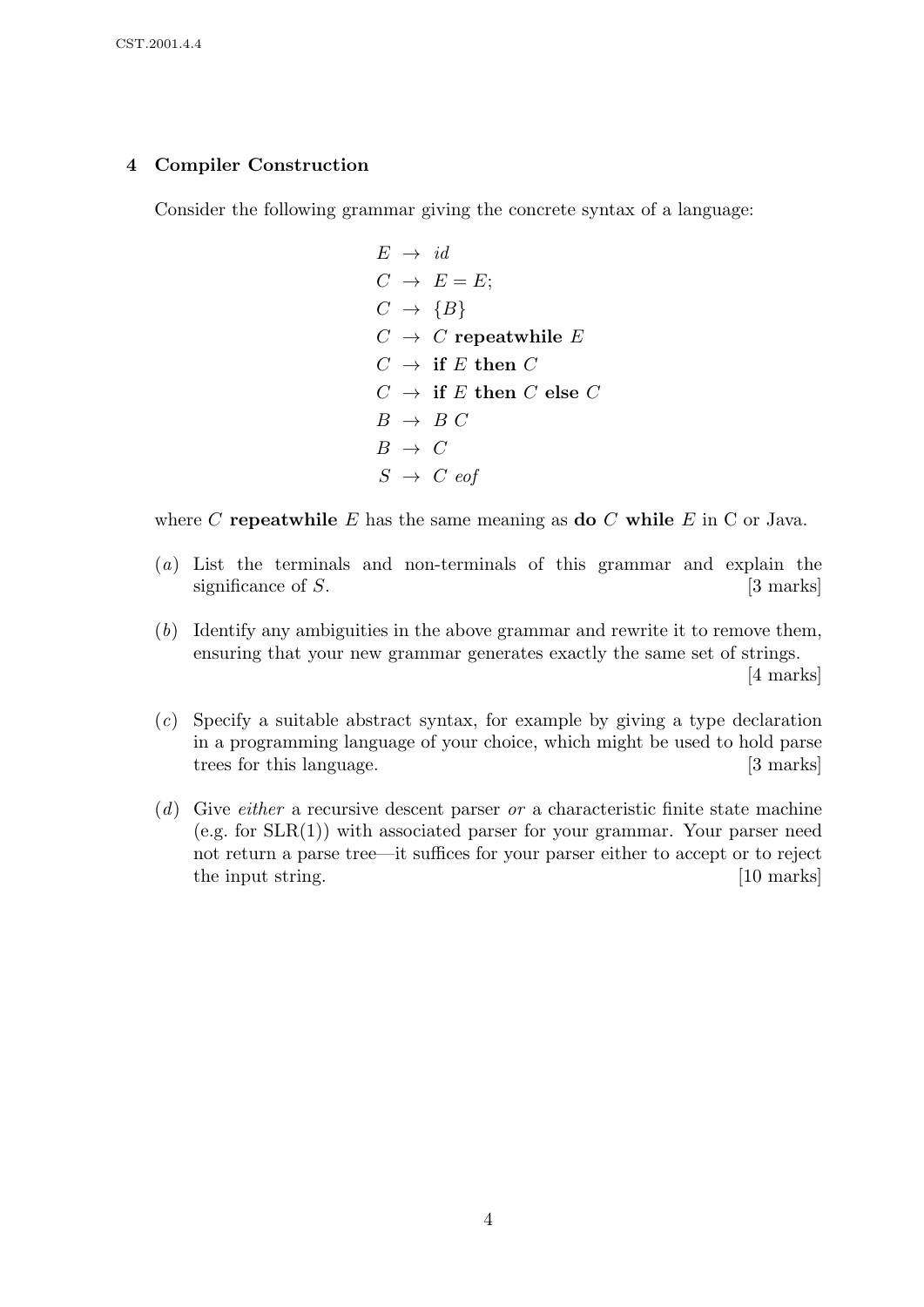#### 5 Data Structures and Algorithms

- (a) Outline how you would determine whether the next line segment turns left or right during the Graham scan phase of the standard method of computing the convex hull of a set of points in a plane. [5 marks]
- (b) Describe in detail an efficient algorithm to determine how often the substring ABRACADABRA occurs in a vector of  $10^6$  characters. Your algorithm should be as efficient as possible. [10 marks]
- (c) Roughly estimate how many character comparisons would be made when your algorithm for part  $(b)$  is applied to a vector containing  $10^6$  characters uniformly distributed from the 26 letters **A** to Z. [5 marks]

## 6 ECAD

- (a) When designing clocked circuits there are times when asynchronous inputs have to be sampled which may result in metastable behaviour in state holding elements. How might metastability be avoided when sampling asynchronous inputs? [5 marks]
- (b) An optical shaft encoder (e.g. used on the internal rollers of a mechanical mouse) consists of a disk with an evenly spaced alternating transparent and opaque grating around the circumference. Two optical sensors are positioned such that when one sensor is at the middle of an opaque region, the other is at the edge. Consequently, the following Gray code sequence is produced, depending upon the direction of rotation:

| positive rotation | negative rotation |      |
|-------------------|-------------------|------|
|                   |                   | time |
|                   |                   |      |
|                   | 11                |      |
|                   |                   |      |

A shaft decoder module is required to convert the Gray code into an 8-bit position. The 8-bit position should be incremented every time the input changes from one state to another in a positive direction (e.g. from 00 to 01, or from 10 to 00). Similarly, the 8-bit position should be decremented every time the input changes from one state to another in a negative direction (e.g. from 00 to 10, or from 01 to 00).

Write and comment a Verilog module which performs the function of a shaft decoder. [15 marks]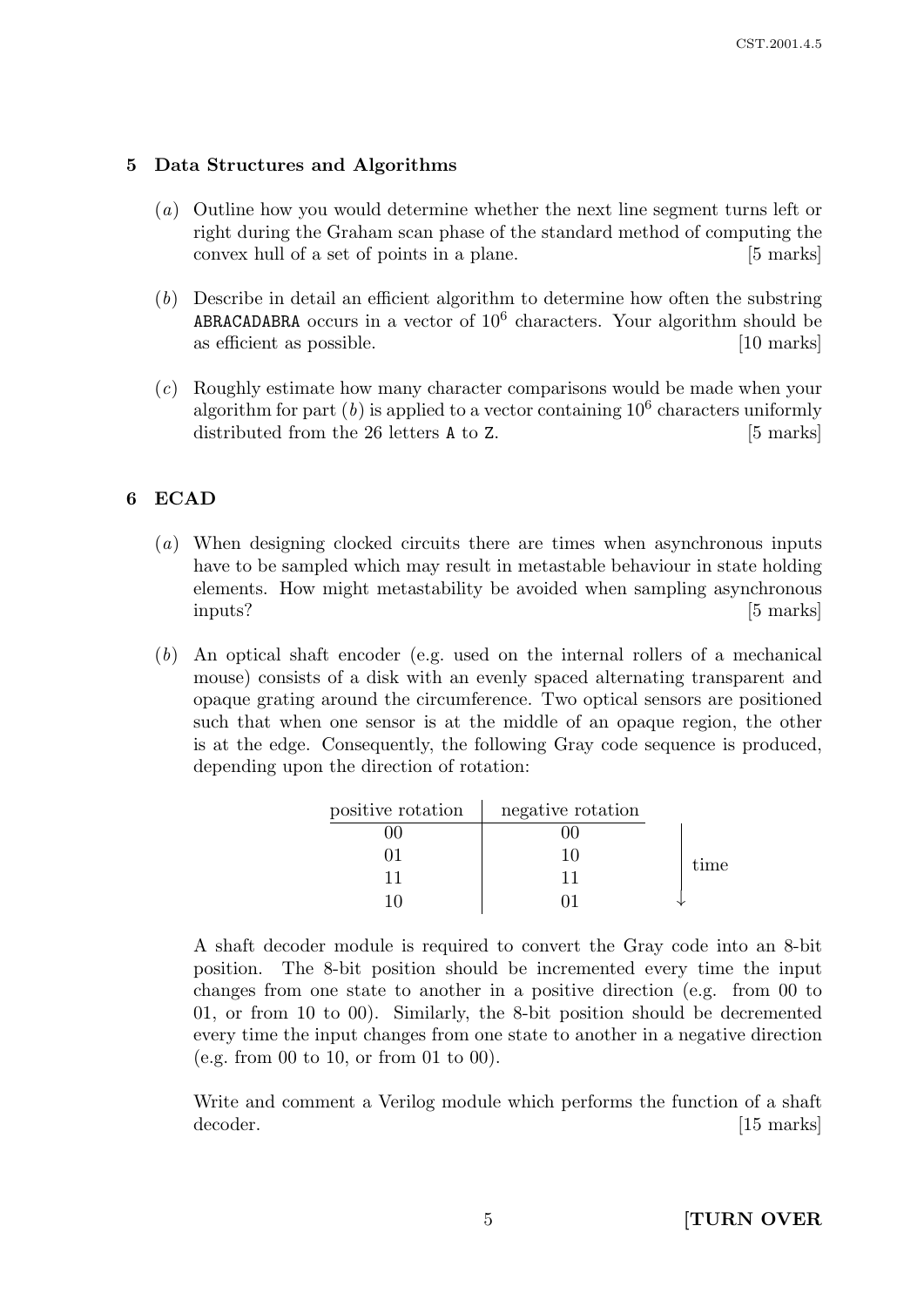.

## 7 Operating System Functions

- (a) In the context of virtual memory management:
	- (i) What is *demand paging*? How is it implemented?  $[4 \text{ marks}]$
	- (*ii*) What is meant by *temporal locality of reference*? [2 marks]
	- (iii) How does the assumption of temporal locality of reference influence page replacement decisions? Illustrate your answer by briefly describing an appropriate page replacement algorithm or algorithms. [3 marks]
	- $(iv)$  What is meant by *spatial locality of reference*? [2 marks]
	- $(v)$  In what ways does the assumption of spatial locality of reference influence the design of the virtual memory system? [3 marks]
- (b) A student suggests that the virtual memory system should really deal with "objects" or "procedures" rather than with pages. Make arguments both for and against this suggestion. [4 and 2 marks respectively]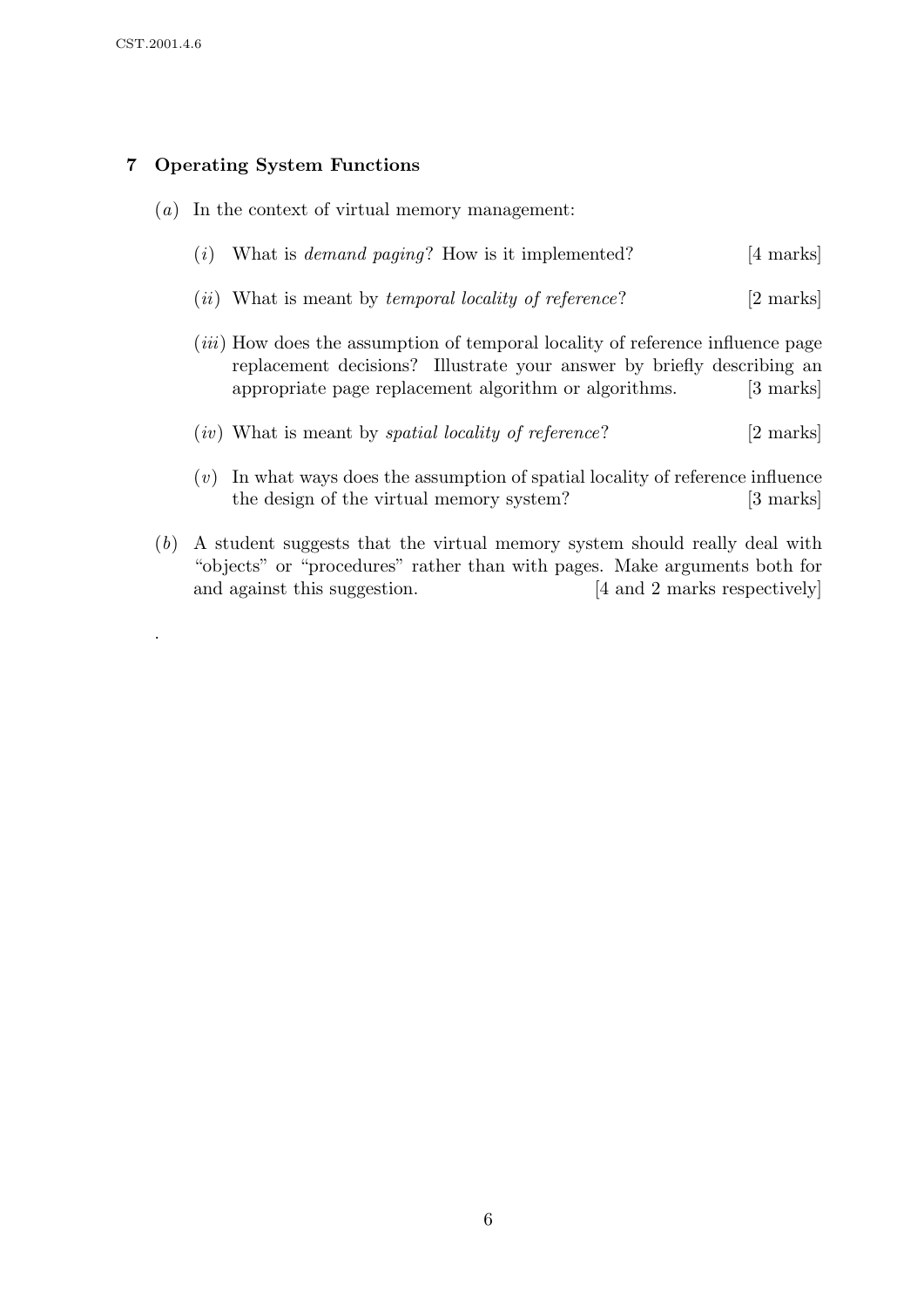#### 8 Computation Theory

- (a) Define precisely what is meant by the following:
	- (i)  $f(x_1, x_2, \ldots, x_n)$  is a Primitive Recursive (PR) function of arity n.

[5 marks]

- (ii)  $f(x_1, x_2, \ldots, x_n)$  is a Total Recursive (TR) function of arity n. [3 marks]
- (b) Ackermann's function is defined by the following recursive scheme:

$$
f(0, y) = S(y) = y + 1
$$
  

$$
f(x + 1, 0) = f(x, 1)
$$
  

$$
f(x + 1, y + 1) = f(x, f(x + 1, y))
$$

For fixed  $n$  define

$$
g_n(y) = f(n, y).
$$

Show that for all  $n, y \in \mathbb{N}$ ,

$$
g_{n+1}(y) = g_n^{(y+1)}(1),
$$

where  $h^{(k)}(z)$  is the result of k repeated applications of the function h to initial argument z. [4 marks]

- (c) Hence or otherwise show that for all  $n \in \mathbb{N}$ ,  $g_n(y)$  is a PR function. [4 marks]
- (d) Deduce that Ackermann's function  $f(x, y)$  is a TR function. [3 marks]
- $(e)$  Is Ackermann's function PR? [1 mark]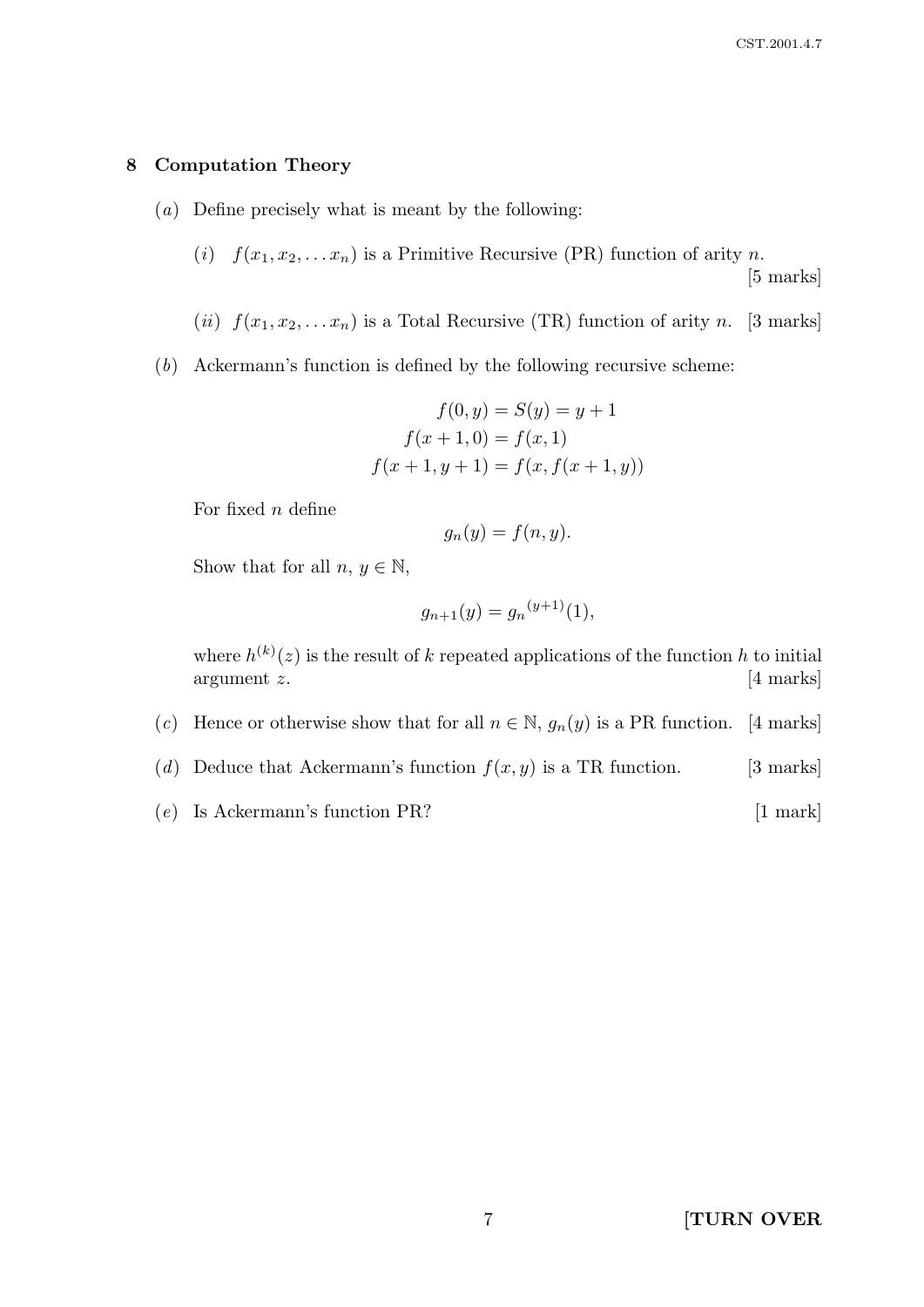#### 9 Numerical Analysis I

- (a) What is meant by a *symmetric positive definite matrix*? [3 marks]
- (b) Verify that  $\mathbf{A} =$  $\begin{pmatrix} 2 & 1 \\ 1 & 2 \end{pmatrix}$  is positive definite. [4 marks]
- (c) The Choleski factorisation  $\mathbf{A} = \mathbf{LDL}^T$  is to be applied to the solution of  $\mathbf{A}\mathbf{x} = \mathbf{b}$ , where  $\mathbf{b} =$  $\sqrt{1}$ 1  $\setminus$ . It is found that

$$
\mathbf{L} = \begin{pmatrix} 1 \\ \frac{1}{2} & 1 \end{pmatrix}, \quad \mathbf{D} = \begin{pmatrix} 2 & \\ & \frac{3}{2} \end{pmatrix}.
$$

The next step in the method is to solve  $Ly = b$  to get  $y =$  $\sqrt{1}$ 1 2  $\setminus$ . Form the upper triangular system of equations needed to complete the solution.

[4 marks]

- (d) Solve these equations. [2 marks]
- (e) What is meant by the order of convergence of an iterative process? [1 mark]
- (f) State the Newton–Raphson formula for solving  $f(x) = 0$  for scalar x. What is the order of convergence of this method? [2 marks]
- (g) This method is used to solve  $f(x) = x^2 4 = 0$  using IEEE Double Precision with a certain starting value  $x_0$ . It is found that the third iterate  $x_3 \approx 2.0006$ , and  $x_4 \simeq 2.00000009$ . Very roughly, how many significant decimal digits of accuracy would you expect in  $x_5$ ? Explain your answer. [4 marks]